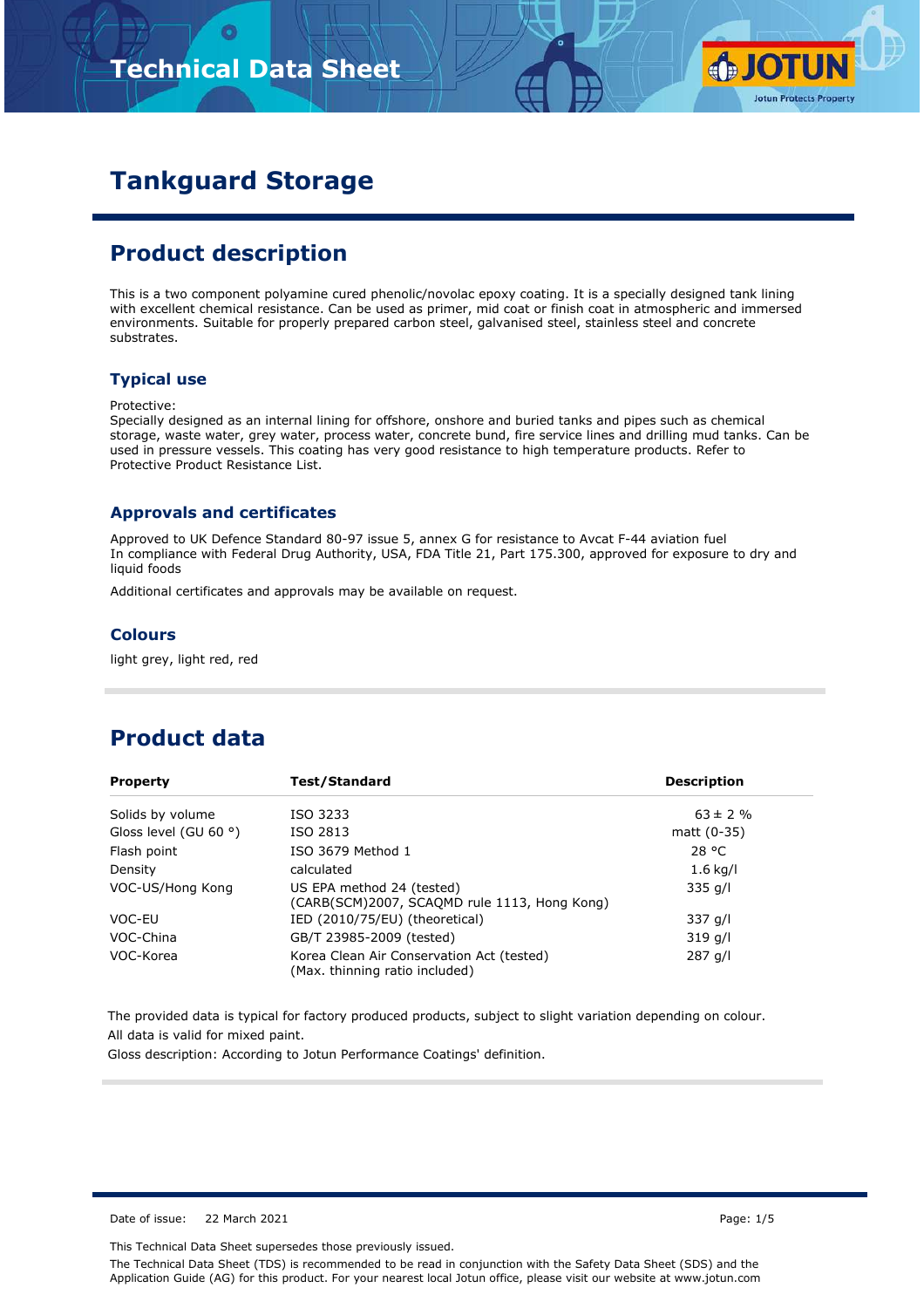

### **Film thickness per coat**

#### **Typical recommended specification range**

| Dry film thickness         |  | $100 - 200$ um |                               |
|----------------------------|--|----------------|-------------------------------|
| Wet film thickness         |  | 160 - 320 um   |                               |
| Theoretical spreading rate |  |                | $6.3 - 3.2$ m <sup>2</sup> /l |

## **Surface preparation**

To secure lasting adhesion to the subsequent product all surfaces shall be clean, dry and free from any contamination.

#### **Surface preparation summary table**

|                  | <b>Surface preparation</b>                                                                                                                                                     |                                                                                                                                                                      |  |
|------------------|--------------------------------------------------------------------------------------------------------------------------------------------------------------------------------|----------------------------------------------------------------------------------------------------------------------------------------------------------------------|--|
| <b>Substrate</b> | Minimum                                                                                                                                                                        | Recommended                                                                                                                                                          |  |
| Carbon steel     | Sa 2½ (ISO 8501-1)                                                                                                                                                             | Sa 2½ (ISO 8501-1)                                                                                                                                                   |  |
| Coated surfaces  | Clean, dry and undamaged compatible<br>coating                                                                                                                                 | Clean, dry and undamaged compatible<br>coating                                                                                                                       |  |
| Stainless steel  | The surface shall be hand or machine<br>abraded with non-metallic abrasives<br>or bonded fibre machine or hand<br>abrasive pads to impart a scratch<br>pattern to the surface. | Abrasive blast cleaning to achieve a<br>surface profile using non-metallic<br>abrasive media which is suitable to<br>achieve a sharp and angular surface<br>profile. |  |
| Galvanised steel | The surface shall be clean, dry and<br>appear with a rough and dull profile.                                                                                                   | Sweep blast-cleaning using non-<br>metallic abrasive leaving a clean,<br>rough and even pattern.                                                                     |  |
| Concrete         | Dry abrasive blast cleaning to SSPC-<br>SP 13/NACE No. 6.                                                                                                                      | Dry abrasive blast cleaning to SSPC-<br>SP 13/NACE No. 6.                                                                                                            |  |

Optimum performance, including adhesion, corrosion protection, heat resistance and chemical resistance is achieved with recommended surface preparation.

### **Application**

#### **Application methods**

Spray: Use airless spray. Brush: Recommended for stripe coating and small areas. Care must be taken to achieve the specified dry film thickness. Roller: Roller application only to be used for scallops, ratholes, small pipes etc.

Date of issue: 22 March 2021 **Page: 2/5** 

This Technical Data Sheet supersedes those previously issued.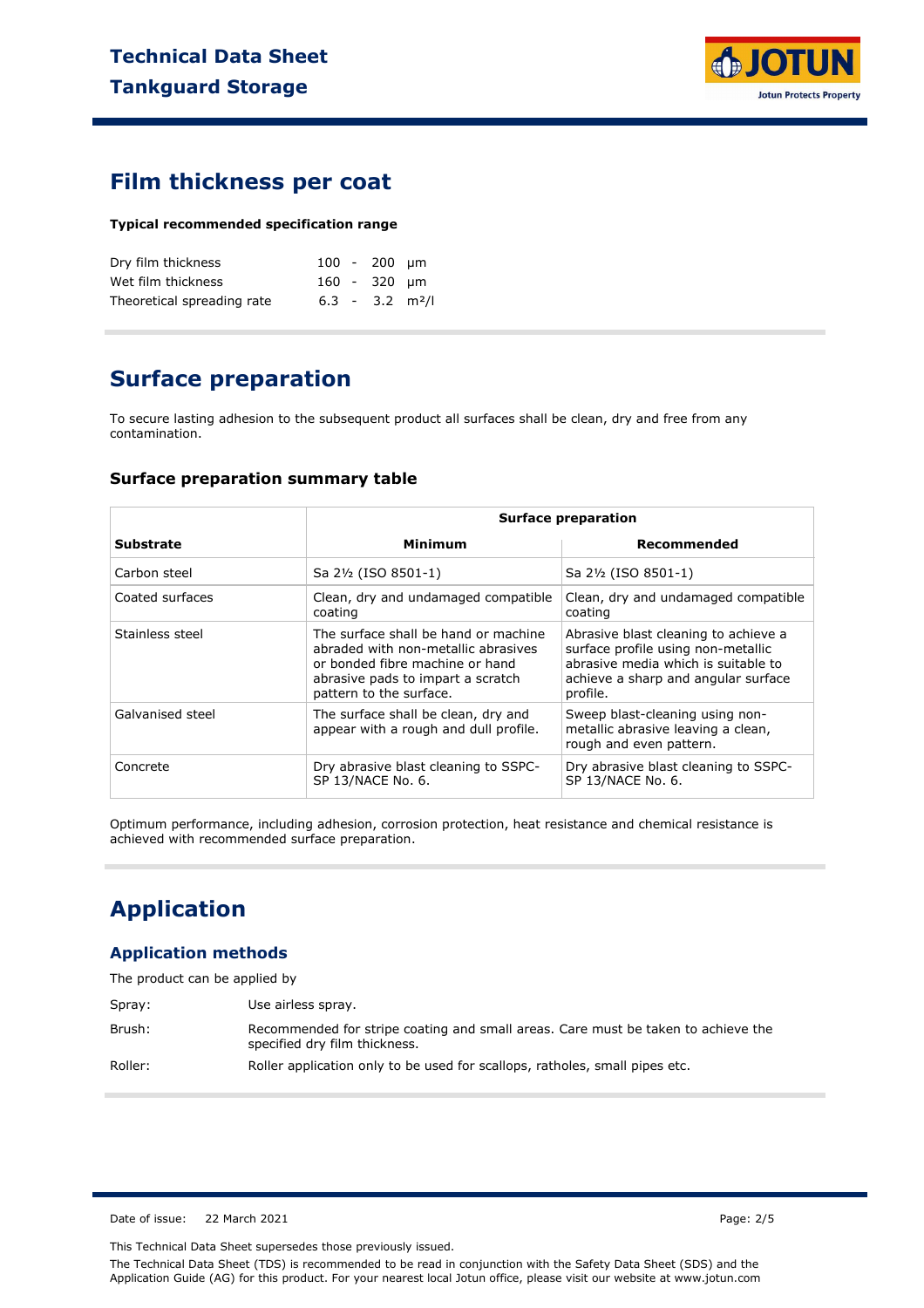

#### **Product mixing ratio (by volume)**

| Tankguard Storage Comp A | $6.5$ part $(s)$ |
|--------------------------|------------------|
| Tankguard Storage Comp B | 1 part $(s)$     |

#### **Thinner/Cleaning solvent**

Thinner: Jotun Thinner No. 23

#### **Guiding data for airless spray**

| Nozzle tip (inch/1000):       | 17-21            |
|-------------------------------|------------------|
| Pressure at nozzle (minimum): | 150 bar/2100 psi |

### **Drying and Curing time**

| Substrate temperature     |      | 10 °C 15 °C 23 °C 30 °C 40 °C |           |     |       |  |
|---------------------------|------|-------------------------------|-----------|-----|-------|--|
| Surface (touch) dry       | 15 h |                               | 12h 4h 3h |     | - 2 h |  |
| Walk-on-dry               | 24 h | 20 h                          | 10 h      | 8 h | 4 h   |  |
| Dry to over coat, minimum | 24 h | 20 h                          | 10 h      | 7 h | 4 h   |  |
| Dried/cured for service   | 21 d | 14 d 7 d                      |           | 4 d | 3 d   |  |

For maximum overcoating intervals, refer to the Application Guide (AG) for this product.

Drying and curing times are determined under controlled temperatures and relative humidity below 85 %, and at average of the DFT range for the product.

For storage of crude oil and clean petroleum products the tanks can be returned to service 48 hours after application of the final coat, when applied at temperatures 23 °C and above.

For a list of what constitutes clean petroleum products please refer to Jotun Product Resistance Guide.

Surface (touch) dry: The state of drying when slight pressure with a finger does not leave an imprint or reveal tackiness.

Walk-on-dry: Minimum time before the coating can tolerate normal foot traffic without permanent marks, imprints or other physical damage.

Dry to over coat, minimum: The recommended shortest time before the next coat can be applied.

Dried/cured for service: Minimum time before the coating can be permanently exposed to the intended environment/medium.

Date of issue: 22 March 2021 **Page: 3/5** 

This Technical Data Sheet supersedes those previously issued.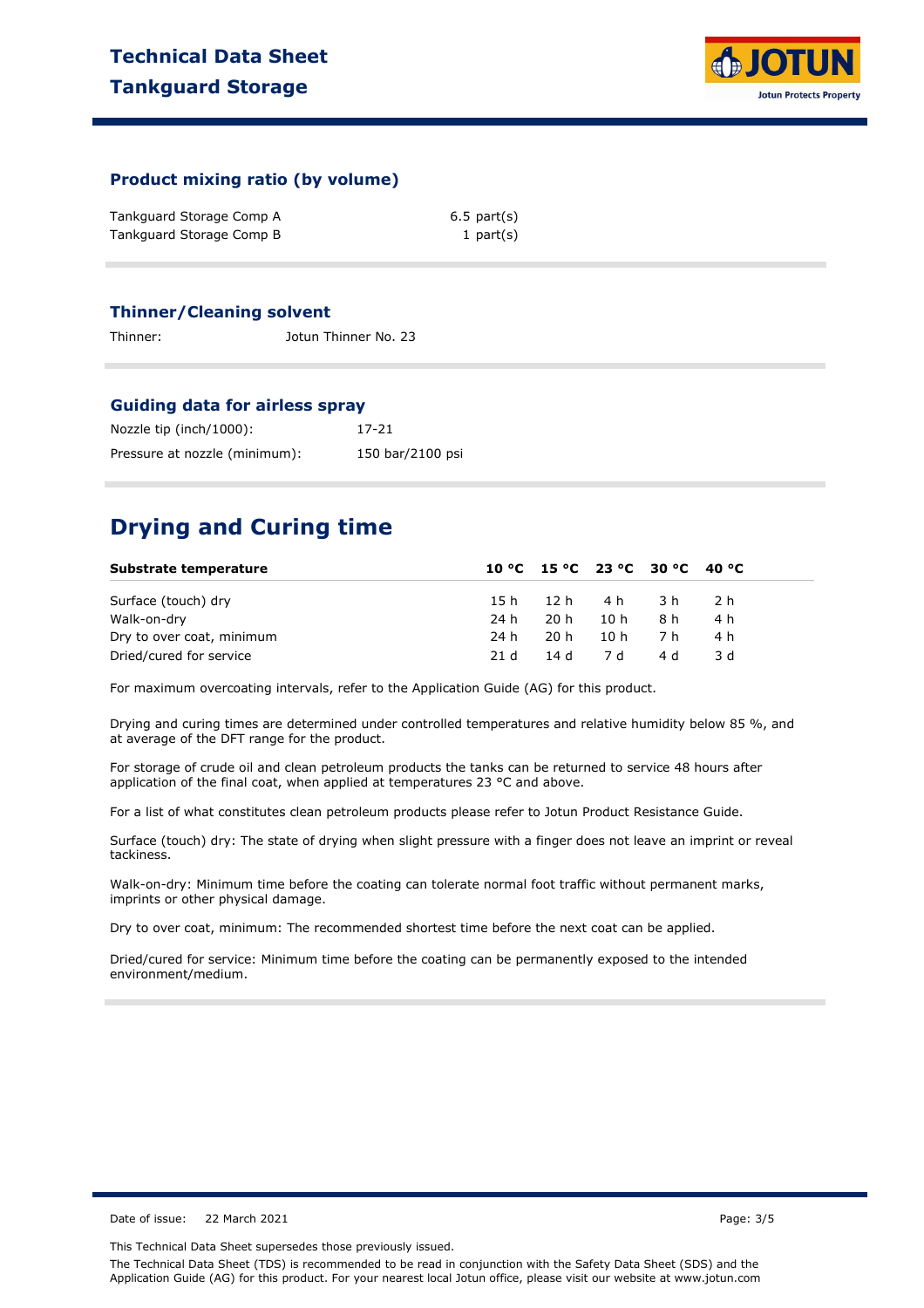

### **Induction time and Pot life**

| <b>Paint temperature</b>   | 23 °C         |  |
|----------------------------|---------------|--|
| Induction time<br>Pot life | 20 min<br>4 h |  |

### **Heat resistance**

|                     | <b>Temperature</b> |                          |  |
|---------------------|--------------------|--------------------------|--|
|                     | <b>Continuous</b>  | Peak                     |  |
| Dry, atmospheric    | 200 °C             | -                        |  |
| Immersed, sea water | 95 °C              | $\overline{\phantom{a}}$ |  |
| Immersed, crude oil | 120 °C             | -                        |  |

Further resistance information can be found in Protective Product Resistance List available on Jotun's website, or contact your local Jotun office.

Note that the coating will be resistant to various immersion temperatures depending on the specific chemical and whether immersion is constant or intermittent. Heat resistance is influenced by the total coating system. If used as part of a system, ensure all coatings in the system have similar heat resistance.

## **Product compatibility**

Depending on the actual exposure of the coating system, various primers and topcoats can be used in combination with this product. Some examples are shown below. Contact Jotun for specific system recommendation.

| Previous coat:   | phenolic/novolac epoxy |
|------------------|------------------------|
| Subsequent coat: | phenolic/novolac epoxy |

Tankguard Holding Primer can be used as a temporary protection and is fully compatible with the tank coating system.

# **Packaging (typical)**

|                          | Volume   | <b>Size of containers</b> |  |  |
|--------------------------|----------|---------------------------|--|--|
|                          | (litres) | (litres)                  |  |  |
| Tankguard Storage Comp A | 16.3     | 20                        |  |  |
| Tankguard Storage Comp B | 2.5      |                           |  |  |

The volume stated is for factory made colours. Note that local variants in pack size and filled volumes can vary due to local regulations.

### **Storage**

Date of issue: 22 March 2021 **Page: 4/5** 

This Technical Data Sheet supersedes those previously issued.